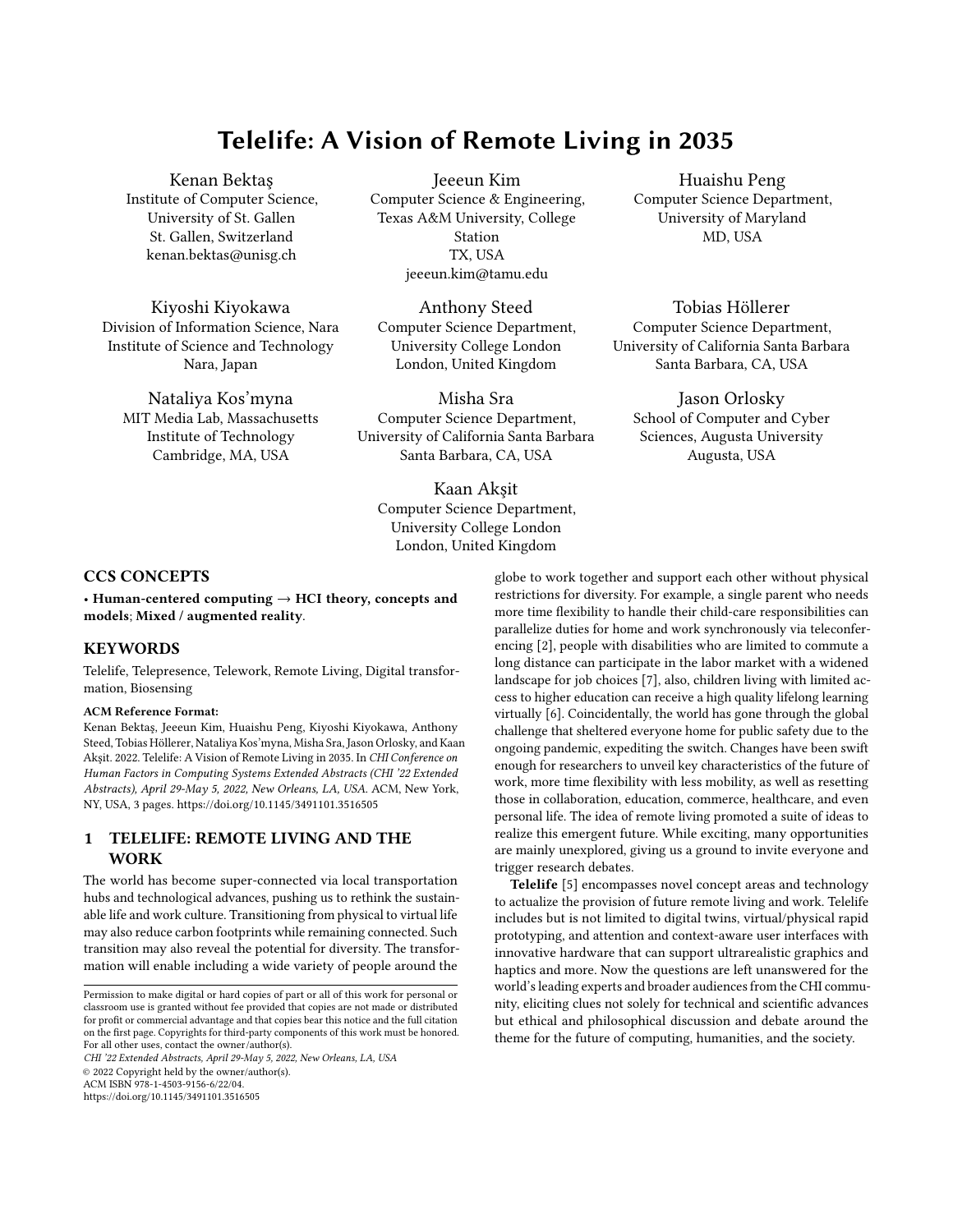CHI '22 Extended Abstracts, April 29-May 5, 2022, New Orleans, LA, USA Bektaş, et al.



Figure 1: Telelife, the future of remote living [\[5\]](#page-2-4). In 2022, we have access to advanced technologies and tools (e.g., the upper part of the hourglass). Yet, we are still locked in front of a stationary display and operating remotely in an unnatural and often exhausting way. Telelife provides a vision of the future that looks towards 2035, where a majority of our remotely performed interactions and daily routines will be supported with emerging technologies that are aligned with human nature. Telelife integrates learning, exploration, interaction, problem solving, and even gaming into a virtual ecosystem in which users will have experiences that are closely integrated into their lifestyles. To achieve this future, we must overcome technical challenges such as the form factor, interoperability, data collection, and transmission and address issues related to ethics, privacy and security, accessibility and adoption, and collaborating that we call out rigorous debates and discussion amongst world's leading experts through this panel.

#### 2 TELELIFE IN 2035 "AS WE MAY THINK"

Laying a high-level tangible roadmap can provide the opportunity to effectively solve problems by uniting researchers to move towards a common goal. Examples of such visionary goals have been proposed (e.g., [\[1,](#page-2-5) [8\]](#page-2-6)) and discussed (e.g., [\[3,](#page-2-7) [4\]](#page-2-8)) in our research community. We trust that the Human-Computer Interaction (HCI) and related research communities, including computer-supported cooperative work and social computing (CSCW) need a research roadmap. This roadmap can help us identify pathways that impact our societies and individual lives and overcome emerging problems, specifically in extraordinary situations similar to the current COVID-19 pandemic. Finding the way towards Telelife is a multidimensional problem that will require efforts from different ends of

the HCI research. In this panel, we hope to contribute to unifying the visions and forces of researchers so that their work will better provoke the upcoming Telelife ecosystem. We will open up the discussion with the following essential questions:

- What are the domain areas and user context that the Telelife ecosystem can have an immediate impact?
- What are major trends and changes that we already see the clue of Telelife now (e.g., Metaverse)?
- In many contexts where Telelife will appear (i.e., Smart Homes, Learning, Work & Collaboration, Remote Assistance), which issues and challenges need researchers and practitioners' significant attention?
- How can the characteristics of Telelife (i.e., user state detection, ultrarealistic graphics, virtual prototyping, telework, and embodiment) foster investigations and promotions of a new technology?
- Is Telelife an opportunity or another harm for underprivileged groups of people?
- What are ethical issues and the related, to envision the fair and inclusive future with Telelife?
- How can we imagine inclusive design and technology investigation to support those who can potentially be disadvantaged by Telelife?

We think that the concepts discussed in this panel will inspire and guide future research on domains relevant to remote living. Lastly, we aim to raise the opportunity to interactively discuss future questions about how we can and should live our remote social, intellectual, professional, and personal lives. We believe this introduction can help improve the visibility of our vision, but it can also trigger much needed further discussion among experts on how the future could look like and how researchers can align their goals and efforts with the ongoing transformation.

# 3 STRUCTURE

This panel starts by five minutes presentation of each panelist reflecting upon the questions listed above and describing their views in grounding the foundation of Telelife. During these presentations we will collect and sort questions from the local and remote au-dience using online collaboration tools (e.g., Slido<sup>[1](#page-1-0)</sup>, Mentimeter<sup>[2](#page-1-1)</sup>) and maintain a live and interactive feedback loop across the globe. In the second half of the panel, we will moderate the discussion based on the collected questions and invite attendees to the debate by asking questions directly to the presenters. Panel discussion and live commentaries from audiences will be interconnected with the Zoom[3](#page-1-2) panel as a primary source of paneling, regardless of the CHI '22 mode (completely virtual vs. hybrid) as we discuss Telelife and supporting tools and technology.

#### **PARTICIPANTS**

### 4.1 Panelists

Following expert researchers will contribute their unique perspectives to this panel:

<span id="page-1-0"></span><sup>1</sup>https://www.sli.do/

<span id="page-1-1"></span><sup>2</sup>https://www.mentimeter.com/

<span id="page-1-2"></span><sup>3</sup>https://zoom.us/